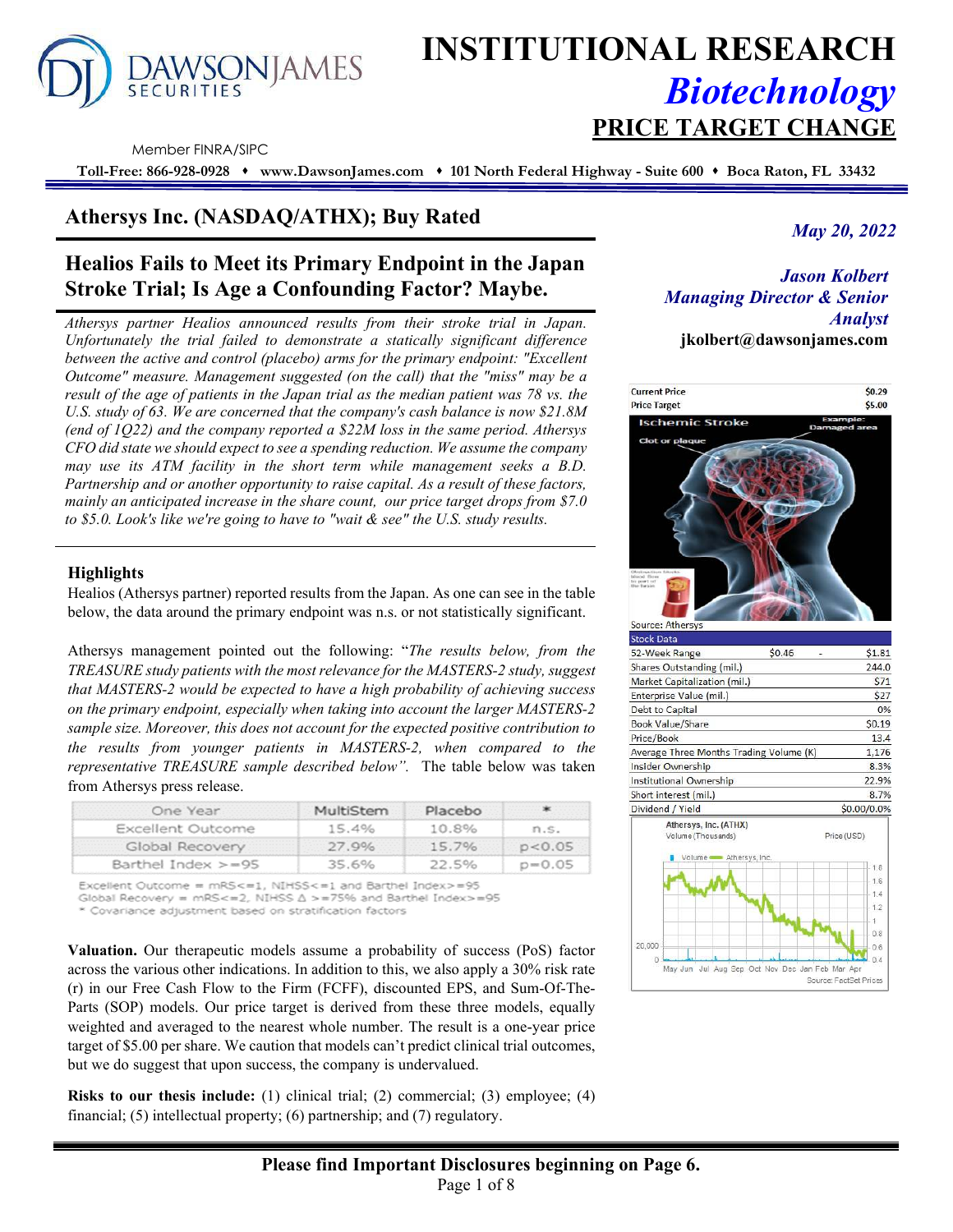

# **Modeling Assumptions**

- 1. The MultiStem program is the main platform for the company, and we view it as the driver of the company's success. We assume Athersys continues developing the MultiStem program in neurological, cardiovascular, and inflammation, and immunological disease areas and that these programs, like the MultiStem platform itself, are prioritized.
- 2. For the stroke (neurological) indication, we model approximately 800,000 stroke patients in the U.S. and 340,000 in Japan, with 87% of those classified as ischemic, growing at a rate of 0.1% annually since 2017. By factoring in mortality risk, cortical stroke prevalence, and the effective therapeutic treatment window, we arrive at an addressable market population.
- 3. Hemorrhagic stroke. Success in ischemic stroke sets the stage for Athersys to develop MultiStem in the small side of the stroke market, Hemorrhagic strokes. Here too, the inflammatory response contributes to additional secondary damage. While the complexities of ischemic stroke are challenging, hemorrhagic can be even more complex and with even fewer options for patients. As such, it makes sense to develop for this indication only after the ischemic market is realized.
- 4. For the ADRS (immune) indication, we model the addressable population based on the NHLI estimate figure of 70 per 100,000 in the U.S., denoting an approximate 230,000 patients in 2017, growing at 3.1% annually.
- 5. For the AMI (cardiovascular) indication, we only model for new heart attacks as we believe they are more likely to be amenable to the trophic and anti-inflammatory effects of MultiStem. We anticipate the annual growth rate and mortality rate quoted by the American Heart Association continue to be high, at 11.1% and 15.5%, respectively, a reflection of the increasing obesity epidemic in the U.S. Considering the lengthy nature of cardiovascular trials, we do not begin to model sales until 2022, and we currently anticipate relatively low (8-10%) peak market penetration as cell therapy is not currently a standard of care in hospitals for treating AMI.
- 6. For the trauma (inflammatory) indication, we model the treatable population based on a reported 2.5 million trauma-related emergency room visits. Approximately 13% of those visits are due to debilitating ailments, leading to hospitalization. The estimation brings us to over 300,000 addressable patients growing at a rate of 3.1% annually.
- 7. For the GVHD (inflammatory) indication, we do not currently assume any revenues in our model, but we show the model as we believe, with additional resources, Athersys may "down the road" re-visit development plans. The population of total U.S. allogeneic stem cell transplants based on 4,265 related and 4,972 unrelated transplants (2017 data) is growing at a rate of 3.1% annually. We estimate 90% of that population to desire prophylactic treatment for GVHD.
- 8. We model a price for MultiStem at \$25,000 initially, growing at 1% per year. Academic literature estimates that therapies such as tPA in stroke should be priced at \$45,800 based on the quality-adjusted life years (QALY) provided to patients. In this instance, should a therapy allow for successful treatment beyond the three- to six-hour therapeutic time window, the literature estimates this therapy should command a higher price. We therefore believe our pricing estimates are conservative, considering our belief in the upside therapeutic potential of MultiStem. We have seen examples of other cell (for example, CAR-T) and gene therapies command prices anywhere between \$100k and \$2.5M; given the blockbuster size of the stroke market, we recognize the therapy must be affordable for the market size.
- 9. Our sum-of-the-parts model uses the same probabilities as the product models and the same discount rate as the FCFF. We apply a risk factor of 70% for the trauma and AMI clinical programs as they are in earlier stages (neither beyond Phase 2) and have only been tested in a limited number of patients. We anticipate reducing this risk factor should the trials meet our assumptions of producing data in the next year. For royalties and partnerships, we also use 50% because they are dependent on a third party, Healios, and therefore do not provide transparency in terms of timing of cash flows to Athersys. Lastly, the stroke and ARDS indications have a 50% risk factor as a result of the inherent variability associated with stroke and the fact that the current pivotal programs are based on a post-hoc analysis.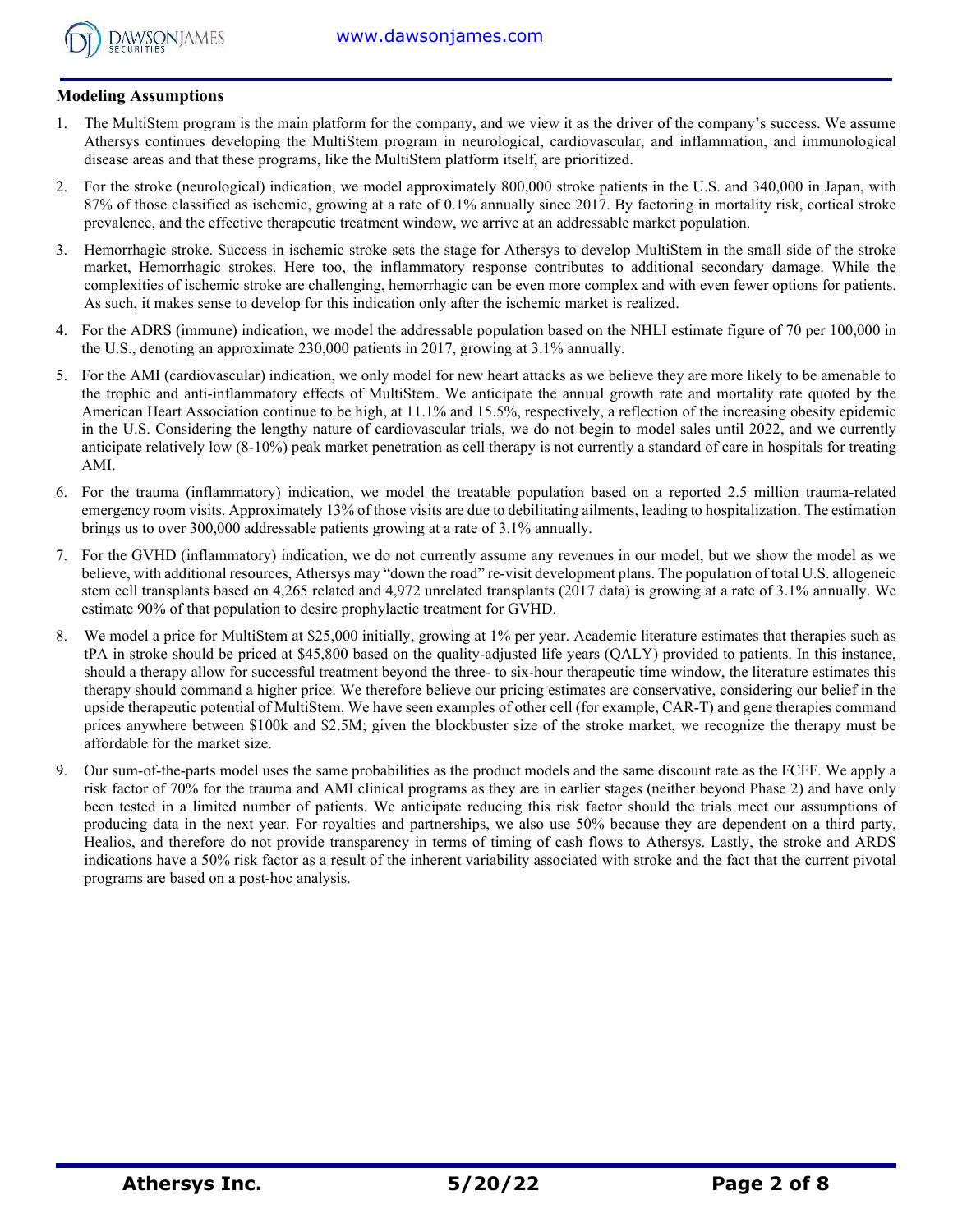

# **Exhibit 1. Athersys Product Models**

| <b>Ischemic Stroke (U.S.</b>                        | 2017E     | 2018E     | 2019E     | 2020E     | 2021E        | 2022E         | 2023E                   | 2024E                  |          | 2025E     | 2026E                   | 2027E                              | 2028E                                | 2029E                                | 2030E                    |
|-----------------------------------------------------|-----------|-----------|-----------|-----------|--------------|---------------|-------------------------|------------------------|----------|-----------|-------------------------|------------------------------------|--------------------------------------|--------------------------------------|--------------------------|
| No. of Annual Strokes                               | 696,000   | 696,696   | 697,393   | 698,090   | 698,788      | 699,487       | 700,186                 | 700,887                |          | 701,588   | 702,289                 | 702,991                            | 703,694                              | 704,398                              | 705,102                  |
| Market Size Growth                                  | 0.1%      | 0.1%      | 0.1%      | 0.1%      | 0.1%         | 0.1%          | 0.1%                    | 0.1%                   |          | 0.1%      | 0.1%                    | 0.1%                               | 0.1%                                 | 0.1%                                 | 0.1%                     |
| <b>Associated Mortality</b>                         | 16.3%     | 16.3%     | 16.3%     | 16.3%     | 16.3%        | 16.3%         | 16.3%                   | 16.3%                  |          | 16.3%     | 16.3%                   | 16.3%                              | 16.3%                                | 16.3%                                | 16.3%                    |
| <b>Ischemic Strokes Survivors</b>                   | 582,552   | 583,135   | 583,718   | 584,301   | 584,886      | 585,471       | 586,056                 | 586,642                |          | 587,229   | 587,816                 | 588,404                            | 588,992                              | 589,581                              | 590,171                  |
|                                                     |           |           |           |           |              |               |                         |                        |          |           |                         |                                    |                                      |                                      |                          |
| Total cortical ischemic stroke patients (35%)       | 203,893   | 204,097   | 204,301   | 204,505   | 204,710      | 204,915       | 205,120                 | 205,325                |          | 205,530   | 205,736                 | 205.941                            | 206.147                              | 206.353                              | 206.560                  |
| Market Share Penetration                            | 0%        | 0%        | 0%        | 0%        | 0%           | 0%            | 0%                      | 5%                     |          | 10%       | 15%                     | 20%                                | 25%                                  | 30%                                  | 35%                      |
| Number of Patients Procedures                       |           |           |           |           |              |               |                         | 29,332                 |          | 58,723    | 88.172                  | 117.681                            | 147,248                              | 176,874                              | 206,560                  |
| Cost of Therapy                                     |           |           |           |           |              | 25,000<br>\$. | 25.000<br><sup>\$</sup> | \$<br>25.000           | \$       | 25,000    | 25,000<br>\$            | \$.<br>25.000                      | 25,000<br>S                          | 25.000<br>S                          | 25,000<br>\$             |
| Risk Factor                                         |           |           |           |           |              | 50%           | 50%                     | 50%                    |          | 50%       | 50%                     | 50%                                | 50%                                  | 50%                                  | 50%                      |
| Total Revenue ('000)                                |           |           |           |           |              |               |                         | 366.651                |          | 734,036   | 1.102.155               | 1.471.010                          | 1.840.601                            | \$2.210.930                          | \$2,581,997              |
|                                                     |           |           |           |           |              |               |                         |                        |          |           |                         |                                    |                                      |                                      |                          |
| <b>Ischemic Stroke (Japan)</b>                      | 2017E     | 2018E     | 2019E     | 2020E     | 2021E        | 2022E         | 2023E                   | 2024E                  |          | 2025E     | 2026E                   | 2027E                              | 2028E                                | 2029E                                | 2030E                    |
| No. of Annual Strokes                               | 295.800   | 296.096   | 296.392   | 296.688   | 296.985      | 297.282       | 297,579                 | 297,877                |          | 298,175   | 298,473                 | 298.771                            | 299,070                              | 299.369                              | 299,669                  |
| Market Size Growth                                  | 0.1%      | 0.1%      | 0.1%      | 0.1%      | 0.1%         | 0.1%          | 0.1%                    | 0.1%                   |          | 0.1%      | 0.1%                    | 0.1%                               | 0.1%                                 | 0.1%                                 | 0.1%                     |
|                                                     |           |           |           |           |              |               |                         |                        |          |           |                         |                                    |                                      |                                      |                          |
| <b>Associated Mortality</b>                         | 16.3%     | 16.3%     | 16.3%     | 16.3%     | 16.3%        | 16.3%         | 16.3%                   | 16.3%                  |          | 16.3%     | 16.3%                   | 16.3%                              | 16.3%                                | 16.3%                                | 16.3%                    |
| <b>Ischemic Strokes Survivors</b>                   | 247,585   | 247,832   | 248,080   | 248,328   | 248,576      | 248,825       | 249,074                 | 249.323                |          | 249,572   | 249,822                 | 250,072                            | 250.322                              | 250,572                              | 250,823                  |
| Total cortical ischemic stroke patients (35%)       | 86,655    | 86,741    | 86,828    | 86,915    | 87,002       | 87,089        | 87.176                  | 87.263                 |          | 87,350    | 87,438                  | 87,525                             | 87,613                               | 87,700                               | 87,788                   |
| Market Share Penetration                            | 0%        | 0%        | 0%        | 0%        | 0%           | 0%            | 0%                      | 5%                     |          | 10%       | 15%                     | 20%                                | 25%                                  | 30%                                  | 35%                      |
| Number of Patients Procedures                       |           |           |           |           |              |               |                         | 12,466                 |          | 24,957    | 37,473                  | 50,014                             | 62,580                               | 75,172                               | 87,788                   |
| Cost of Therapy                                     |           |           |           |           |              | 25,000<br>\$  | \$<br>25,000            | \$<br>25,000           | \$       | 25,000    | \$<br>25,000            | \$<br>25,000                       | \$<br>25,000                         | \$<br>25,000                         | \$<br>25,000             |
| <b>Risk Factor</b>                                  |           |           |           |           |              | 50%           | 50%                     | 50%                    |          | 50%       | 50%                     | 50%                                | 50%                                  | 50%                                  | 50%                      |
| <b>Japan Annual Sales</b>                           |           |           |           |           |              | \$            | s                       | \$<br>155.827          | \$       | 311.965   | 468,416<br><b>s</b>     | $\mathbf{r}_\mathbf{S}$<br>625.179 | $\mathbf{r}_{\mathsf{S}}$<br>782.255 | $\mathbf{r}_{\mathsf{S}}$<br>939.645 | "\$1.097.349             |
| Royalty to Athers ys                                |           |           |           |           |              | 8%            | 10%                     | 12%                    |          | 14%       | 15%                     | 15%                                | 15%                                  | 15%                                  | 15%                      |
|                                                     |           |           |           |           |              |               |                         |                        |          |           |                         |                                    |                                      |                                      |                          |
| Total Revenue ('000)                                |           |           |           |           |              |               |                         | 18,699                 |          | 43,675    | 70,262                  | 93,777                             | 117,338                              | 140,947                              | 164,602<br>$\mathbf{s}$  |
|                                                     |           |           |           |           |              |               |                         |                        |          |           |                         |                                    |                                      |                                      |                          |
| Hemorrhagic Stroke (U.S.)                           | 2017E     | 2018E     | 2019E     | 2020E     | 2021E        | 2022E         | 2023E                   | 2024E                  |          | 2025E     | 2026E                   | 2027E                              | 2028E                                | 2029E                                | 2030E                    |
| No. of Annual Hem. Strokes (13% of total)           | 90.480    | 90,570    | 90,661    | 90,752    | 90,842       | 90,933        | 91,024                  | 91,115                 |          | 91,206    | 91,298                  | 91,389                             | 91,480                               | 91,572                               | 91,663                   |
| Market Size Growth                                  | 0.1%      | 0.1%      | 0.1%      | 0.1%      | 0.1%         | 0.1%          | 0.1%                    | 0.1%                   |          | 0.1%      | 0.1%                    | 0.1%                               | 0.1%                                 | 0.1%                                 | 0.1%                     |
| <b>Associated Mortality</b>                         | 30.0%     | 30.0%     | 30.0%     | 30.0%     | 30.0%        | 30.0%         | 30.0%                   | 30.0%                  |          | 30.0%     | 30.0%                   | 30.0%                              | 30.0%                                | 30.0%                                | 30.0%                    |
| Hemorrhagic Strokes Survivors                       | 63,336    | 63,399    | 63,463    | 63,526    | 63,590       | 63,653        | 63,717                  | 63,781                 |          | 63,844    | 63,908                  | 63,972                             | 64,036                               | 64,100                               | 64,164                   |
| Market Share Penetration                            | 0%        | 0%        | 0%        | 0%        | 0%           | 0%            | 0%                      | 0%                     |          | 15%       | 30%                     | 35%                                | 40%                                  | 45%                                  | 50%                      |
| Number of Patients Procedures                       |           |           |           |           |              |               |                         |                        |          | 9,577     | 19,172                  | 22,390                             | 25,614                               | 28,845                               | 32,082                   |
|                                                     |           |           |           |           |              |               |                         |                        |          |           |                         |                                    |                                      |                                      |                          |
| Cost of Therapy                                     |           |           |           |           |              |               | 25,000<br>s             | 25,000<br>- S          | <b>S</b> | 25,000    | 25,000<br>s             | 25,000<br>S                        | 25,000<br>\$                         | 25,000<br>\$                         | 25,000<br>\$             |
| <b>Risk Factor</b>                                  |           |           |           |           |              |               | 50%                     | 50%                    |          | 50%       | 50%                     | 50%                                | 50%                                  | 50%                                  | 50%                      |
| Total Revenue ('000)                                |           |           |           |           |              | \$<br>$\sim$  | <b>s</b><br>÷.          | ÷                      | \$       | 119,708   | 239,656<br>$\mathbf{s}$ | 279,878<br>$\mathbf{s}$            | 320,181<br>$\mathbf{s}$              | 360,564<br>\$                        | 401,027<br>$\mathbf{s}$  |
|                                                     |           |           |           |           |              |               |                         |                        |          |           |                         |                                    |                                      |                                      |                          |
| Prevention GI GVHD (U.S.)                           | 2017E     | 2018E     | 2019E     | 2020E     | 2021E        | 2022E         | 2023E                   | 2024E                  |          | 2025E     | 2026E                   | 2027E                              | 2028E                                | 2029E                                | 2030E                    |
| US Allogenic Stem Cell Transplants                  | 9,237     | 9,523     | 9,819     | 10,123    | 10,437       | 10,760        | 11,094                  | 11,438                 |          | 11,792    | 12,158                  | 12,535                             | 12,923                               | 13,324                               | 13,737                   |
| Market Size Growth                                  | 3.1%      | 3.1%      | 3.1%      | 3.1%      | 3.1%         | 3.1%          | 3.1%                    | 3.1%                   |          | 3.1%      | 3.1%                    | 3.1%                               | 3.1%                                 | 3.1%                                 | 3.1%                     |
| % of GVHD Market where Prophylaxis is Desirable     | 90%       | 90%       | 90%       | 90%       | 90%          | 90%           | 90%                     | 90%                    |          | 90%       | 90%                     | 90%                                | 90%                                  | 90%                                  | 90%                      |
| Target Market Prevention GI GVHD                    | 8,313     | 8,571     | 8,837     | 9,111     | 9,393        | 9,684         | 9,984                   | 10,294                 |          | 10,613    | 10,942                  | 11,281                             | 11,631                               | 11,992                               | 12,363                   |
|                                                     |           |           |           |           |              |               |                         |                        |          |           |                         |                                    |                                      |                                      |                          |
| Market Share Penetration                            | 0%        | 0%        | 0%        | 0.0%      | 0.0%         | 0.0%          | 0.0%                    | 0.0%                   |          | 0.0%      | 0.0%                    | 0.0%                               | 0.0%                                 | 0.0%                                 | 0.0%                     |
| Number of Patients Procedures                       |           |           |           |           |              |               |                         |                        |          |           |                         |                                    |                                      |                                      |                          |
| Cost of Therapy                                     |           |           |           |           | \$<br>25,000 | \$<br>25,000  | 25,000<br>s             | 25,000<br>s            | S        | 25,000    | S<br>25,000             | S<br>25,000                        | 25,000<br>S                          | 25,000<br>\$                         | \$<br>25,000             |
| <b>Risk Factor</b>                                  |           |           |           |           | 50%          | 50%           | 50%                     | 50%                    |          | 50%       | 50%                     | 50%                                | 50%                                  | 50%                                  | 50%                      |
| Total Revenue ('000)                                |           |           |           |           | $\sim$       | ٠             | ٠                       | ٠                      |          | ٠         | ٠                       | ٠                                  | ٠                                    | ٠                                    | $\sim$                   |
|                                                     |           |           |           |           |              |               |                         |                        |          |           |                         |                                    |                                      |                                      |                          |
| Acute Respiratory Distress Syndrome (U.S.           | 2017E     | 2018E     | 2019E     | 2020E     | 2021E        | 2022E         | 2023E                   | 2024E                  |          | 2025E     | 2026E                   | 2027E                              | 2028E                                | 2029E                                | 2030E                    |
| No. of Annual Cases                                 | 228900    | 235,996   | 243,312   | 250,854   | 258,631      | 266,648       | 274,915                 | 283,437                |          | 292,223   | 301,282                 | 310,622                            | 320,251                              | 330,179                              | 340,415                  |
| Market Size Growth                                  | 3.1%      | 3.1%      | 3.1%      | 3.1%      | 3.1%         | 3.1%          | 3.1%                    | 3.1%                   |          | 3.1%      | 3.1%                    | 3.1%                               | 3.1%                                 | 3.1%                                 | 3.1%                     |
| Market Share Penetration                            |           |           | 0.0%      | 0.0%      | 0.0%         | 0%            | 0%                      |                        |          | 0%        | 0%                      | 0%                                 | 0%                                   | 0%                                   | 0%                       |
|                                                     |           |           |           |           |              |               |                         | 0%                     |          |           |                         |                                    |                                      |                                      |                          |
| Number of Patients Procedures                       |           |           |           |           |              |               |                         |                        |          |           |                         |                                    |                                      |                                      |                          |
| Cost of Therapy                                     |           |           |           |           |              | 25,000<br>\$  | s<br>25,000             | \$<br>25,000           | S        | 25,000    | \$<br>25,000            | \$<br>25,000                       | $\mathfrak{s}$<br>25,000             | 25,000<br>\$                         | $\mathfrak{s}$<br>25,000 |
| Risk adjustment                                     |           |           |           |           |              | 50%           | 50%                     | 50%                    |          | 50%       | 50%                     | 50%                                | 50%                                  | 50%                                  | 50%                      |
| Total Revenue ('000)                                |           |           |           |           |              |               | ٠                       | ٠                      |          | ٠         | ٠                       | ٠                                  | ٠                                    | ٠                                    | ٠                        |
|                                                     |           |           |           |           |              |               |                         |                        |          |           |                         |                                    |                                      |                                      |                          |
| Acute Myocardial Infarction (U.S.                   | 2017E     | 2018E     | 2019E     | 2020E     | 2021E        | 2022E         | 2023E                   | 2024E                  |          | 2025E     | 2026E                   | 2027E                              | 2028E                                | 2029E                                | 2030E                    |
| No. of Annual Heart Attacks                         | 720,000   | 799,920   | 888,711   | 987,358   | 1,096,955    | 1,218,717     | 1,353,994               | 1,504,288              |          | 1,671,264 | 1,856,774               | 2,062,876                          | 2,291,855                            | 2,546,251                            | 2,828,885                |
| Market Size Growth                                  | 11.1%     | 11.1%     | 11.1%     | 11.1%     | 11.1%        | 11.1%         | 11.1%                   | 11.1%                  |          | 11.1%     | 11.1%                   | 11.1%                              | 11.1%                                | 11.1%                                | 11.1%                    |
| <b>Associated Mortality</b>                         |           |           | 15.5%     | 15.5%     | 15.5%        | 15.5%         | 15.5%                   | 15.5%                  |          | 15.5%     | 15.5%                   | 15.5%                              | 15.5%                                | 15.5%                                | 15.5%                    |
| <b>AMI Survivors</b>                                |           |           | 750,961   | 834,318   | 926,927      | 1,029,816     | 1,144,125               | 1,271,123              |          | 1,412,218 | 1,568,974               | 1,743,130                          | 1,936,618                            | 2,151,582                            | 2,390,408                |
|                                                     |           |           |           |           |              |               |                         |                        |          |           |                         |                                    |                                      |                                      |                          |
| Market Share Penetration                            |           |           | 0%        | 0%        | 0%           | 0%            | 0%                      | 0%                     |          | 0%        | 0%                      | 0%                                 | 0%                                   | 0%                                   | 0%                       |
| Number of Patients Procedures                       |           |           |           |           |              |               |                         |                        |          |           |                         |                                    |                                      |                                      |                          |
| Cost of Therapy                                     |           |           |           |           |              | 25,000<br>\$  | <b>s</b><br>25,000      | 25,000<br><b>S</b>     | <b>S</b> | 25,000    | 25,000<br>-S            | 25,000<br>-S                       | 25,000<br>- \$                       | 25,000<br>\$                         | 25,000<br><b>S</b>       |
| Risk adjustment                                     |           |           |           |           |              | 70%           | 70%                     | 70%                    |          | 70%       | 70%                     | 70%                                | 70%                                  | 70%                                  | 70%                      |
| Total Revenue ('000)                                |           |           |           |           |              |               | ä,                      | ٠                      |          | ä,        |                         | ÷,                                 | ٠                                    |                                      |                          |
|                                                     |           |           |           |           |              |               |                         |                        |          |           |                         |                                    |                                      |                                      |                          |
| Trauma (U.S.)                                       | 2017E     | 2018E     | 2019E     | 2020E     | 2021E        | 2022E         | 2023E                   | 2024E                  |          | 2025E     | 2026E                   | 2027E                              | 2028E                                | 2029E                                | 2030E                    |
| Trauma Prevalence                                   | 2.500.000 | 2,577,500 | 2,657,403 | 2,739,782 | 2,824,715    | 2.912.281     | 3,002,562               | 3,095,642              |          | 3,191,606 | 3,290,546               | 3,392,553                          | 3,497,722                            | 3,606,152                            | 3,717,942                |
| Market Size Growth                                  | 3.1%      | 3.1%      | 3.1%      | 3.1%      | 3.1%         | 3.1%          | 3.1%                    | 3.1%                   |          | 3.1%      | 3.1%                    | 3.1%                               | 3.1%                                 | 3.1%                                 | 3.1%                     |
| % of Patients Hospitalized                          | 13%       | 13%       | 13%       | 13%       | 13%          | 13%           | 13%                     | 13%                    |          | 13%       | 13%                     | 13%                                | 13%                                  | 13%                                  | 13%                      |
|                                                     |           |           |           |           |              |               |                         |                        |          |           |                         |                                    |                                      |                                      |                          |
| Treatable Population                                | 312,500   | 322,188   | 332,175   | 342,473   | 353,089      | 364,035       | 375,320                 | 386,955                |          | 398,951   | 411,318                 | 424,069                            | 437,215                              | 450,769                              | 464,743                  |
| Market Share Penetration                            |           |           | 0%        | 0%        | 0%           | 0%            | 0%                      | 0%                     |          | 0%        | 0%                      | 0%                                 | 0%                                   | 0%                                   | 0%                       |
| Number of Patients Procedures                       |           |           |           |           |              |               |                         |                        |          |           |                         |                                    |                                      |                                      |                          |
| Cost of Therapy                                     |           |           |           |           |              |               | \$<br>25.000            | <sup>S</sup><br>25,000 | \$       | 25,000    | \$<br>25,000            | <sup>S</sup><br>25,000             | $\mathfrak{s}$<br>25,000             | $\mathbf{s}$<br>25,000               | \$<br>25,000             |
| Risk adjustment                                     |           |           |           |           |              |               | 70%                     | 70%                    |          | 70%       | 70%                     | 70%                                | 70%                                  | 70%                                  | 70%                      |
| Total Revenue ('000)                                |           |           |           |           |              |               |                         |                        |          |           |                         |                                    |                                      |                                      |                          |
| Source: Daw son James Forecasts and Company reports |           |           |           |           |              |               |                         |                        |          |           |                         |                                    |                                      |                                      |                          |
|                                                     |           |           |           |           |              |               |                         |                        |          |           |                         |                                    |                                      |                                      |                          |

*Source: Dawson James estimates*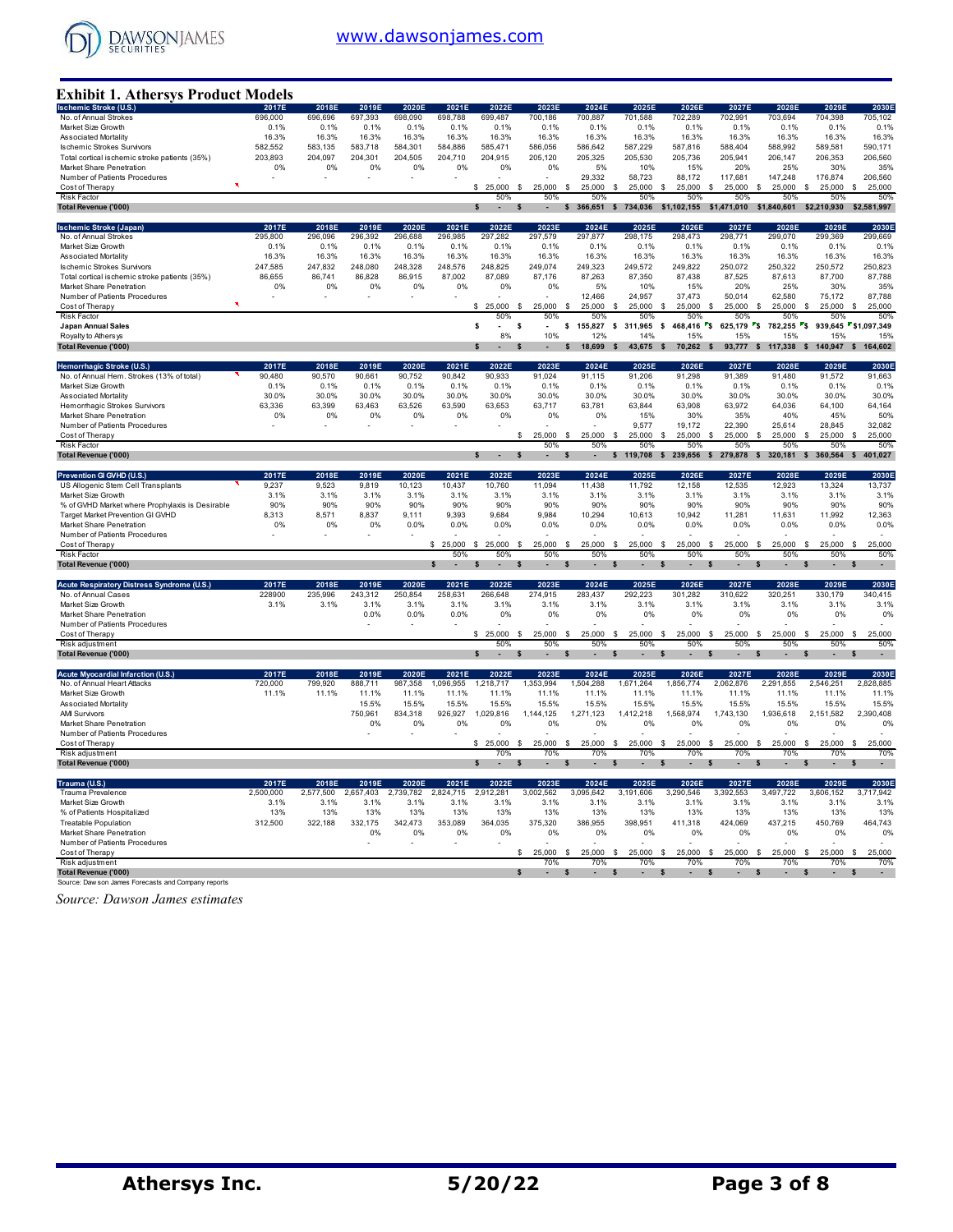

# **Risk Analysis**

**Clinical Risk:** Athersys is an early-stage biotechnology company currently operating with high expenditures and no product revenues. A significant element of the company's valuation is associated with its lead clinical candidate, MultiStem. As such, clinical progress with this stem cell product represents the key risk for the company and shareholders.

**Commercial Risk:** There can be no assurances that the pipeline products will be commercialized, and if they receive regulatory approval, there is a risk that Athersys will not be able to reach the projected market share potential.

**Employee Risk:** Athersys has an experienced management team, which plans to ideally bring MultiStem to market within the next three years. The success of the company may depend on the expertise, abilities, and continued services of its senior officers, sales staff, and key scientific personnel.

**Financial Risk:** Athersys has a high burn rate and is currently not a profitable company. The company might face multiple dilutions in the future to raise capital to fund its operations.

**Intellectual Property Risk:** The company may have to defend its patents and technical know-how, and there can be no assurances that the patents will not be infringed upon or will be held as valid if challenged, and the company may infringe on third parties' patents.

**Partnership Risk:** The potential benefits from the partnership with Healios are subject to certain milestones, which, if not achieved, may delay commercialization in Japan and fail to provide payments to Athersys.

**Regulatory Risk:** There are no assurances that Athersys's products will be approved in the U.S., Japan, Europe, or other markets.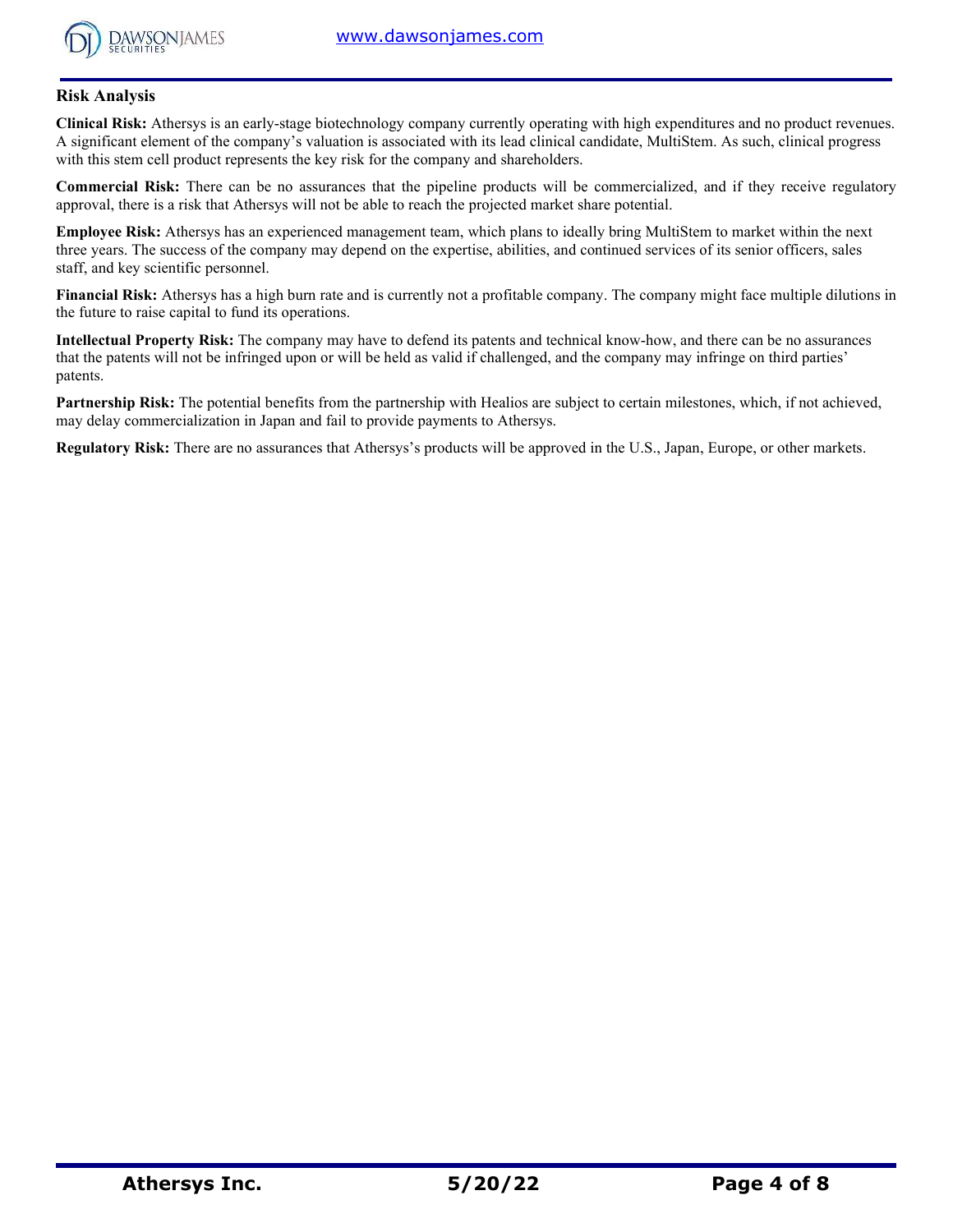

#### **Exhibit 2. Income Statement**

| Athersys, Inc. Income Statement (\$ '000)                            |                    |                          |                    |                    |                |                    |           |                    |                          |                          |                          |                          |                          |                     |                    |                          |                    |
|----------------------------------------------------------------------|--------------------|--------------------------|--------------------|--------------------|----------------|--------------------|-----------|--------------------|--------------------------|--------------------------|--------------------------|--------------------------|--------------------------|---------------------|--------------------|--------------------------|--------------------|
| ATHX: YE Dec. 31                                                     | 2018A              | 2019A                    | 2020A              | 2021A              | 1Q22A          | 2Q22E              | 3Q22E     | 4Q22E              | 2022E                    | 2023E                    | 2024E                    | 2025E                    | 2026E                    | 2027E               | 2028E              | 2029E                    | 2030E              |
| Product Revenue (000's)                                              |                    |                          |                    |                    |                |                    |           |                    |                          |                          |                          |                          |                          |                     |                    |                          |                    |
| MultiStem Ischemic Stroke (U.S.)                                     |                    |                          |                    |                    |                |                    |           |                    |                          |                          | 366,651                  | 734.036                  | 1,102,155                | 1,471,010           | 1,840,601          | 2,210,930                | 2,581,997          |
| % Chg                                                                |                    |                          |                    |                    |                |                    |           |                    |                          |                          |                          |                          |                          |                     |                    |                          |                    |
| MultiStem Ischemic Stroke (Japan) - Royalty                          |                    |                          |                    |                    |                |                    |           |                    |                          |                          | 18,699                   | 43,675                   | 70,262                   | 93,777              | 117,338            | 140,947                  | 164,602            |
| % Chg                                                                |                    |                          |                    |                    |                |                    |           |                    |                          |                          |                          |                          |                          |                     |                    |                          |                    |
|                                                                      |                    |                          |                    |                    |                |                    |           |                    |                          |                          |                          |                          |                          |                     |                    |                          |                    |
| MultiStem Hemorrhagic Stroke (U.S.)                                  |                    |                          |                    |                    |                |                    |           |                    |                          |                          | $\sim$                   | 119,708                  | 239,656                  | 279,878             | 320,181            | 360,564                  | 401,027            |
| % Chg                                                                |                    |                          |                    |                    |                |                    |           |                    |                          |                          |                          |                          |                          |                     |                    |                          |                    |
| MultiStem ARDS                                                       |                    |                          |                    |                    |                |                    |           |                    | $\overline{\phantom{a}}$ |                          | $\overline{\phantom{a}}$ | $\overline{\phantom{a}}$ |                          |                     |                    | $\blacksquare$           |                    |
| % Chg                                                                |                    |                          |                    |                    |                |                    |           |                    |                          |                          |                          |                          |                          |                     |                    |                          |                    |
| MultiStem AMI                                                        |                    |                          |                    |                    |                |                    |           |                    | $\sim$                   | $\overline{\phantom{a}}$ | $\overline{\phantom{a}}$ | $\overline{\phantom{a}}$ | $\overline{\phantom{a}}$ |                     |                    | $\sim$                   |                    |
| % Chg                                                                |                    |                          |                    |                    |                |                    |           |                    |                          |                          |                          |                          |                          |                     |                    |                          |                    |
| MultiStem Trauma                                                     |                    |                          |                    |                    |                |                    |           |                    |                          |                          |                          |                          |                          |                     |                    | $\sim$                   |                    |
| Chg                                                                  |                    |                          |                    |                    |                |                    |           |                    |                          |                          |                          |                          |                          |                     |                    |                          |                    |
| <b>Total Revenues (Product Sales, Grants &amp; Milestones)</b>       | ч.                 | х.                       | .                  | - 1                | ×.             | ÷                  | $\sim$    | $\sim$             | 14                       | real                     | 385,351                  | 897,419                  | 1,412,074                | 1,844,665 2,278,120 |                    | 2,712,440 3,147,627      |                    |
| Contract revenues from Healios                                       | 22,276             | 5,517                    | 1,432              | 5,514              | 2,912          |                    |           |                    |                          |                          |                          |                          |                          |                     |                    |                          |                    |
|                                                                      |                    |                          |                    |                    |                |                    |           |                    |                          |                          |                          |                          |                          |                     |                    |                          |                    |
| % Chg                                                                |                    |                          |                    |                    |                |                    |           |                    |                          |                          |                          |                          |                          |                     |                    |                          |                    |
| License Fees - Contract revenues                                     | 1,461              | $\overline{\phantom{a}}$ | $\sim$             |                    |                |                    |           |                    |                          |                          | $\overline{\phantom{a}}$ | $\overline{\phantom{a}}$ |                          |                     |                    | $\blacksquare$           |                    |
| % Chg                                                                |                    |                          |                    |                    |                |                    |           |                    |                          |                          |                          |                          |                          |                     |                    |                          |                    |
| <b>Grant Revenues</b>                                                | 554                | 116                      | 8                  |                    |                |                    |           |                    | $\sim$                   |                          |                          | $\blacksquare$           |                          | $\blacksquare$      |                    | $\overline{\phantom{a}}$ |                    |
| % Chg                                                                |                    |                          |                    |                    |                |                    |           |                    |                          |                          |                          |                          |                          |                     |                    |                          |                    |
| <b>Pfizer Milestones</b>                                             |                    |                          |                    |                    |                |                    |           |                    |                          |                          |                          |                          |                          |                     |                    |                          |                    |
| % Chg                                                                |                    |                          |                    |                    |                |                    |           |                    |                          |                          |                          |                          |                          |                     |                    |                          |                    |
|                                                                      |                    |                          |                    |                    |                |                    |           |                    |                          |                          |                          |                          |                          |                     |                    |                          |                    |
| <b>Total Revenues (Product Sales, Grants &amp; Milestones)</b>       | 24,291             | 5,633                    | 1,440              | 5,514              | 2,912          | ×.                 |           | . п.               |                          |                          | 385,351                  | 897,419                  | 1,412,074                | 1,844,665           | 2,278,120          | 2,712,440                | 3,147,627          |
|                                                                      |                    |                          |                    |                    |                |                    |           |                    |                          |                          |                          |                          |                          |                     |                    |                          |                    |
| <b>Expenses</b>                                                      |                    |                          |                    |                    |                |                    |           |                    |                          |                          |                          |                          |                          |                     |                    |                          |                    |
| COGS (excludes royalties)                                            |                    | $\sim$                   | $\sim$             | $\blacksquare$     | $\blacksquare$ | $\blacksquare$     | $\sim$    | $\sim$             | $\sim$                   |                          | 73,330                   | 170,749                  | 268,362                  | 350,178             | 432,156            | 514,299                  | 596,605            |
| <b>COGS % Product Sales</b>                                          |                    | 20 <sub>9</sub>          | 20%                | 20%                | 20%            | 20%                | 20%       | 20%                | 20%                      | 20%                      | 209                      | 20%                      | 20%                      | 20%                 | 20%                | 20%                      | 20%                |
| R&D                                                                  | 38,656             | 39,045                   | 62,994             | 71,080             | 4,099          | 8,640              | 9,000     | 14,261             | 36,000                   | 34,920                   | 33,872                   | 32,856                   | 31,871                   | 30,914              | 29,987             | 29,087                   | 28,215             |
| R&D % Rev's                                                          |                    |                          |                    |                    |                |                    |           |                    |                          |                          |                          |                          |                          |                     |                    |                          |                    |
| G&A                                                                  | 10,442             | 11,378                   | 15,888             | 20,065             | 20,944         | 4,864              | 5,066     | (10,609)           | 20,266                   | 20,468                   | 20,673                   | 20,880                   | 21,089                   | 21,299              | 21,512             | 21,728                   | 21,945             |
| G&A% Rev's                                                           |                    |                          |                    |                    |                |                    |           |                    |                          |                          |                          |                          |                          |                     |                    |                          |                    |
| Other (depreciation)                                                 | 855                | 698                      | 890                | 1,427              | 247            |                    |           |                    |                          |                          |                          |                          |                          |                     |                    |                          |                    |
| <b>Total expenses</b>                                                | 49,953             | 51,121                   | 79,772             | 92,572             | 25,290         | 13,504             | 14,066    | 3,652              | 56,513                   | 55,388                   | 127,876                  | 224,485                  | 321,321                  | 402,391             | 483,656            | 565,114                  | 646,764            |
| Oper. Inc. (Loss)                                                    | (25,662)           | (45, 488)                | (78, 332)          | (87,058)           | (22, 378)      | (13,504)           | (14,066)  | (3,652)            | (53,601)                 | (55, 388)                | 257,475                  | 672,935                  | 1,090,752                | 1,442,273           | 1,794,464          | 2,147,326                | 2,500,862          |
| Gain from sale of insurance proceeds, net                            | 617                |                          |                    |                    |                |                    |           |                    |                          |                          |                          |                          |                          |                     |                    |                          |                    |
| Oper. Inc. (Loss)                                                    | (25, 045)          |                          |                    |                    |                |                    |           |                    |                          |                          |                          |                          |                          |                     |                    |                          |                    |
| <b>Oper Margin</b>                                                   | <b>NN</b>          | <b>NM</b>                | <b>NM</b>          | <b>NN</b>          | <b>NM</b>      | <b>NM</b>          | <b>NM</b> | <b>NN</b>          | <b>NM</b>                | <b>NM</b>                | 67%                      | 75%                      | 779                      | 78%                 | 79%                | 79%                      | 79%                |
|                                                                      |                    |                          |                    |                    |                |                    |           |                    |                          |                          |                          |                          |                          |                     |                    |                          |                    |
| Other Income Expense (net)                                           |                    |                          |                    |                    |                |                    |           |                    |                          |                          |                          |                          |                          |                     |                    |                          |                    |
|                                                                      | 762                | 906                      | (433)              | (18)               |                |                    |           |                    |                          |                          |                          |                          |                          |                     |                    |                          |                    |
| Other Income (loss of unconsolidated affiliate                       |                    |                          |                    | 121                | 162            |                    |           |                    |                          |                          |                          |                          |                          |                     |                    |                          |                    |
| Equity Earnings (loss) of unconsolidated affiliate                   |                    |                          |                    |                    |                |                    |           |                    |                          |                          |                          |                          |                          |                     |                    |                          |                    |
| Expense from change in fair value of warrants, net                   |                    |                          |                    |                    |                |                    |           |                    |                          |                          |                          |                          |                          |                     |                    |                          |                    |
| Preferred Stock Dividends                                            |                    |                          |                    |                    |                |                    |           |                    |                          |                          |                          |                          |                          |                     |                    |                          |                    |
| Change in Warrant valuation                                          |                    |                          |                    |                    |                |                    |           |                    |                          |                          |                          |                          |                          |                     |                    |                          |                    |
| Deemed dividend resulting from induced conversion of convert p.stock |                    |                          |                    |                    |                |                    |           |                    |                          |                          |                          |                          |                          |                     |                    |                          |                    |
| Pre-tax income                                                       | (24, 283)          | (44.582)                 | (78, 765)          | (86, 955)          | (22, 216)      | (13,504)           | (14,066)  | (3,652)            | (53, 439)                | (55.388)                 | 257,475                  | 672,935                  | 1,090,752                | 1,442,273           | 1,794,464          | 2,147,326                | 2.500.862          |
| Taxes                                                                |                    |                          |                    |                    |                | (1,891)            | (1,969)   | (511)              | (4, 371)                 | (8,862)                  | 51,495                   | 161,504                  | 305,411                  | 418,259             | 538,339            | 665,671                  | 800,276            |
| <b>Tax Rate</b>                                                      | 0 <sup>9</sup>     | $\Omega$                 | n                  | 0 <sup>9</sup>     | 14%            | 14%                | 14%       | 14%                | 149                      | 16%                      | 20 <sup>o</sup>          | 24 <sup>°</sup>          | 28 <sup>6</sup>          | 29%                 | 309                | 31'                      | 32%                |
| <b>Net Income</b>                                                    | (24.283)           | (44.582)                 | (78, 765)          | (86, 955)          | (22, 216)      | (11,613)           | (12,097)  | (3, 141)           | (49,067)                 | (46.526)                 | 205.980                  | 511,430                  | 785.342                  | 1.024.014           | 1,256,125          | 1,481,655                | 1,700,586          |
| <b>Net Margin</b>                                                    | <b>NN</b>          | <b>NM</b>                | <b>NM</b>          | <b>NM</b>          | <b>NM</b>      | <b>NM</b>          | <b>NM</b> | <b>NM</b>          | <b>NM</b>                | <b>NN</b>                | 53%                      | 579                      | 56%                      | 56%                 | 55%                | 559                      | 549                |
| <b>EPS</b>                                                           | (0.18)             | (0.29)                   | (0.42)             | (0.39)             | (0.09)         | (0.05)             | (0.03)    | (0.01)             | (0.17)                   | (0.10)                   | 0.41                     | 0.98                     | 1.49                     | 2.02                | 2.67               | 3.37                     | 4.16               |
| Non GAAP EPS (dil)                                                   | (0.16)             | (0.27)                   | (0.40)             | (0.37)             | (0.09)         | (0.04)             | (0.02)    | (0.00)             | (0.16)                   | (0.09)                   | 0.41                     | 0.99                     | 1.50                     | 2.03                | 2.68               | 3.39                     | 4.17               |
| Wgtd Avg Shrs (Bas) - '000s<br>Wgtd Avg Shrs (Dil) - '000s           | 136,641<br>136,641 | 151,696<br>151,696       | 187,472<br>187,472 | 224,274<br>224,274 | 244,197        | 246,639<br>249,081 | 350,000   | 351,750<br>459,000 | 298.146<br>350,569       | 359.280<br>482,414       | 370,176<br>507,472       | 381,402<br>522,862       | 384,732<br>527,428       | 369,610<br>506,697  | 344,395<br>472,130 | 320,901<br>439,921       | 299,009<br>409,910 |

Source: Daw son James Forecasts and Company reports

*Source: Dawson James estimates, company reports*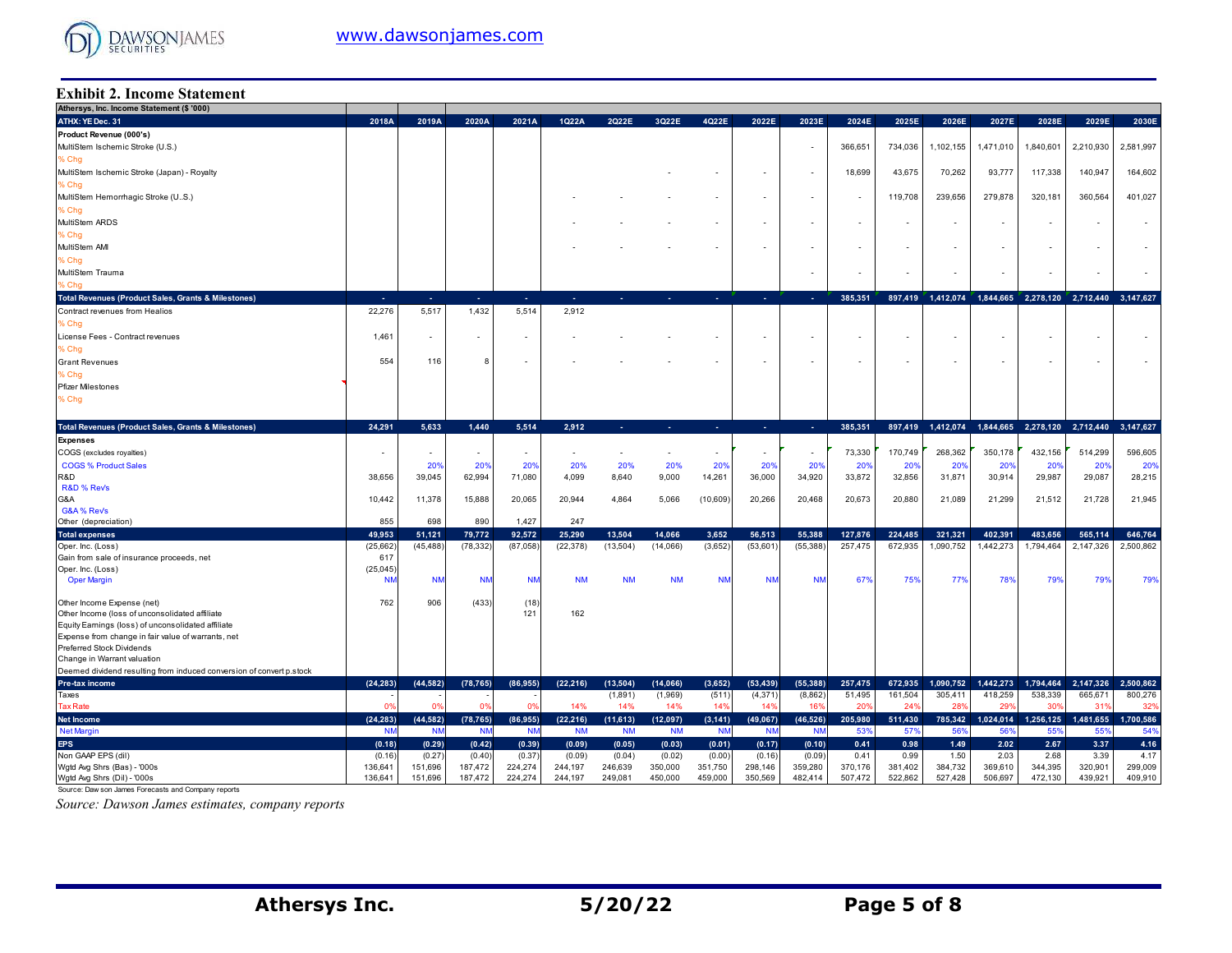

#### Companies mentioned in this report:

Healios (TYO-4593: Not Rated)

#### **Important Disclosures:**

#### **Price Chart:**



Price target and rating changes over the past three years: Initiated – Buy – August 26, 2019 – Price Target \$11.00 Update – Buy – November 7, 2019 – Price Target \$11.00 Update – Buy – January 14, 2020 – Price Target \$11.00 Update – Buy – February 11, 2020 – Price Target \$11.00 Update – Price Target Change – March 17, 2020 – Price Target from \$11.00 to \$12.00 Update – Buy – March 23, 2020 – Price Target \$12.00 Update – Buy – April 9, 2020 – Price Target \$12.00 Update – Buy – April 13, 2020 – Price Target \$12.00 Update – Buy – April 15, 2020 – Price Target \$12.00 Update – Buy – May 1, 2020 – Price Target \$12.00 Update – Buy – May 5, 2020 – Price Target \$12.00 Update – Buy – May 8, 2020 – Price Target \$12.00 Update – Buy – June 22, 2020 – Price Target \$12.00 Price Target Change - Buy – August 11, 2020 – Price Target \$7.00 Update – Buy – September 23, 2020 – Price Target \$7.00 Update – Buy – November 10, 2020 – Price Target \$7.00 Update – Buy – November 18, 2020 – Price Target \$7.00 Update – Buy – November 24, 2020 – Price Target \$7.00 Update – Buy – December 21, 2020 – Price Target \$7.00 Update – Buy – February 17, 2021 – Price Target \$7.00 Update – Buy – March 26, 2021 – Price Target \$7.00 Update – Buy – March 31, 2021 – Price Target \$7.00 Update – Buy – May 7, 2021 – Price Target \$7.00 Update – Buy – August 10, 2021 – Price Target \$7.00 Update – Buy – November 12, 2021 – Price Target \$7.00 Update – Buy – November 16, 2021 – Price Target \$7.00 Update – Buy – December 31, 2021 – Price Target \$7.00 Update – Buy – March 16, 2022 – Price Target \$7.00 Update – Buy – April 4, 2022 – Price Target \$7.00 Update – Buy – May 6, 2022 – Price Target \$7.00 Update – Buy – May 20, 2022 – Price Target \$5.00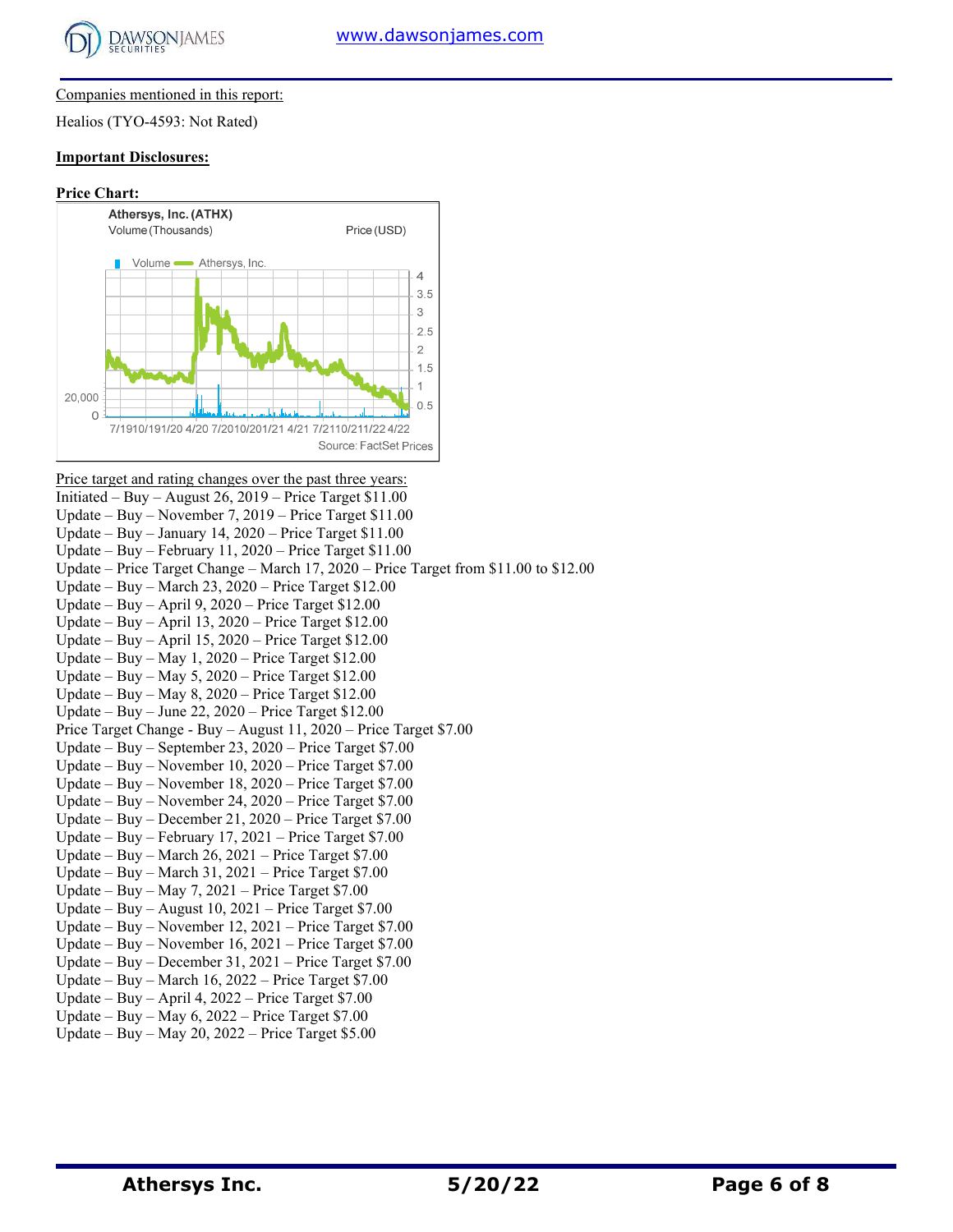

Dawson James Securities, Inc. (the "Firm") is a member of the Financial Industry Regulatory Authority ("FINRA") and the Securities Investor Protection Corporation ("SIPC").

The Firm does not make a market in the securities of the subject company(s). The Firm has NOT engaged in investment banking relationships with ATHX in the prior twelve months, as a manager or co-manager of a public offering and has NOT received compensation resulting from those relationships. The Firm may seek compensation for investment banking services in the future from the subject company(s). The Firm has not received other compensation from the subject company(s) in the last 12 months for services unrelated to managing or co-managing of a public offering.

Neither the research analyst(s) whose name appears on this report nor any member of his (their) household is an officer, director or advisory board member of these companies. The Firm and/or its directors and employees may own securities of the company(s) in this report and may increase or decrease holdings in the future. As of May 16, 2022 the Firm as a whole did not beneficially own 1% or more of any class of common equity securities of the subject company(s) of this report. The Firm, its officers, directors, analysts or employees may affect transactions in and have long or short positions in the securities (or options or warrants related to those securities) of the company(s) subject to this report. The Firm may affect transactions as principal or agent in those securities.

Analysts receive no direct compensation in connection with the Firm's investment banking business. All Firm employees, including the analyst(s) responsible for preparing this report, may be eligible to receive non-product or service-specific monetary bonus compensation that is based upon various factors, including total revenues of the Firm and its affiliates as well as a portion of the proceeds from a broad pool of investment vehicles consisting of components of the compensation generated by investment banking activities, including but not limited to shares of stock and/or warrants, which may or may not include the securities referenced in this report.

Although the statements in this report have been obtained from and are based upon recognized statistical services, issuer reports or communications, or other sources that the Firm believes to be reliable, we cannot guarantee their accuracy. All opinions and estimates included in this report constitute the analyst's judgment as of the date of this report and are subject to change without notice.

## **Information about valuation methods and risks can be found in the "VALUATION" and "RISK ANALYSIS" sections of this report.**

The securities of the company discussed in this report may be unsuitable for investors depending on their specific investment objectives and financial position. This report is offered for informational purposes only and does not constitute an offer or solicitation to buy or sell any securities discussed herein in any jurisdiction where such would be prohibited. Additional information is available upon request.

### **Rating Definitions:**

- 1) **Buy**: The analyst believes the price of the stock will appreciate and produce a total return of at least 20% over the next 12-18 months;
- 2) **Neutral**: The analyst believes the price of the stock is fairly valued for the next 12-18 months;
- 3) **Sell**: The analyst believes the price of the stock will decline by at least 20% over the next 12-18 months and should be sold.

The following chart reflects the range of current research report ratings for all companies followed by the analysts of the Firm. The chart also reflects the research report ratings relating to those companies for which the Firm has performed investment banking services.

| Current as of               | 16-May-22      |            |                   |               |
|-----------------------------|----------------|------------|-------------------|---------------|
|                             | Company        |            | <b>Investment</b> |               |
|                             | Coverage       |            | <b>Banking</b>    |               |
|                             |                |            |                   | % of          |
| <b>Ratings Distribution</b> | # of Companies | % of Total | # of Companies    | <b>Totals</b> |
| Market Outperform (Buy)     | 31             | 72%        | 4                 | 13%           |
| Market Perform (Neutral)    | 12             | 28%        |                   | 0%            |
| Market Underperform (Sell)  | 0              | 0%         |                   | 0%            |
| Total                       | 43             | 100%       | 4                 | 9%            |